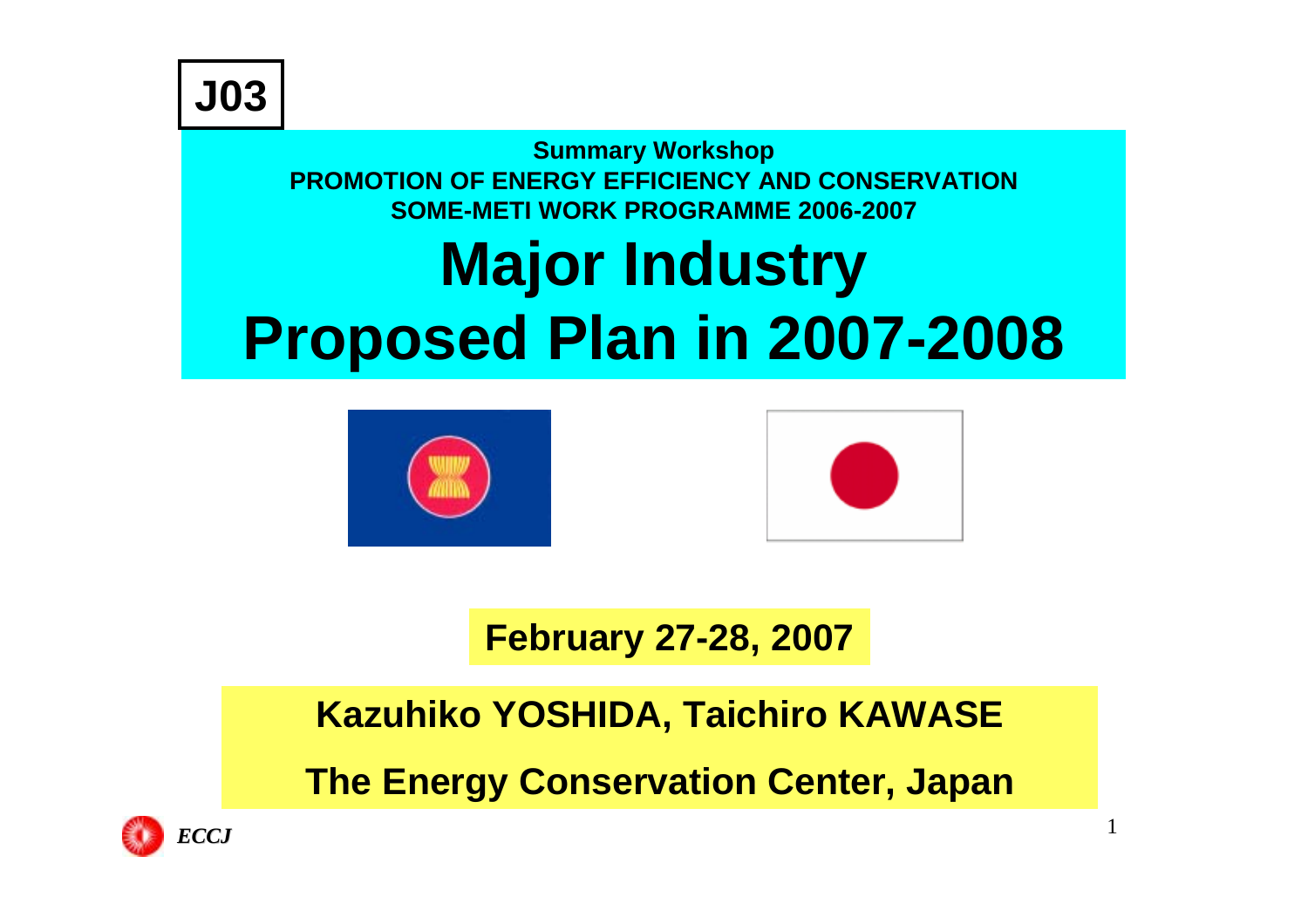## **Contents**

- **1. Outline of Phase-1 & -2 Activities**
- **2. Basic Direction for 2007-2008**
- **3. Outline of Activities in 2006-2007**
- **4. Implementation Schedule**

### **5. Activities**

- **(1) Preparatory Work**
- **(2) 1st & 2nd Site Activities**
- **(3) Analysis of Site Activity Results and Preparation of**
	- **"Technical Directory" and "In-house Database"**
- **(4) Follow-up of Activities in 3 Countries**
- **(5) 3rd Site Activity - Summary & Post Workshop**
- **(6) Preparation of "Report" to be submitted to METI**

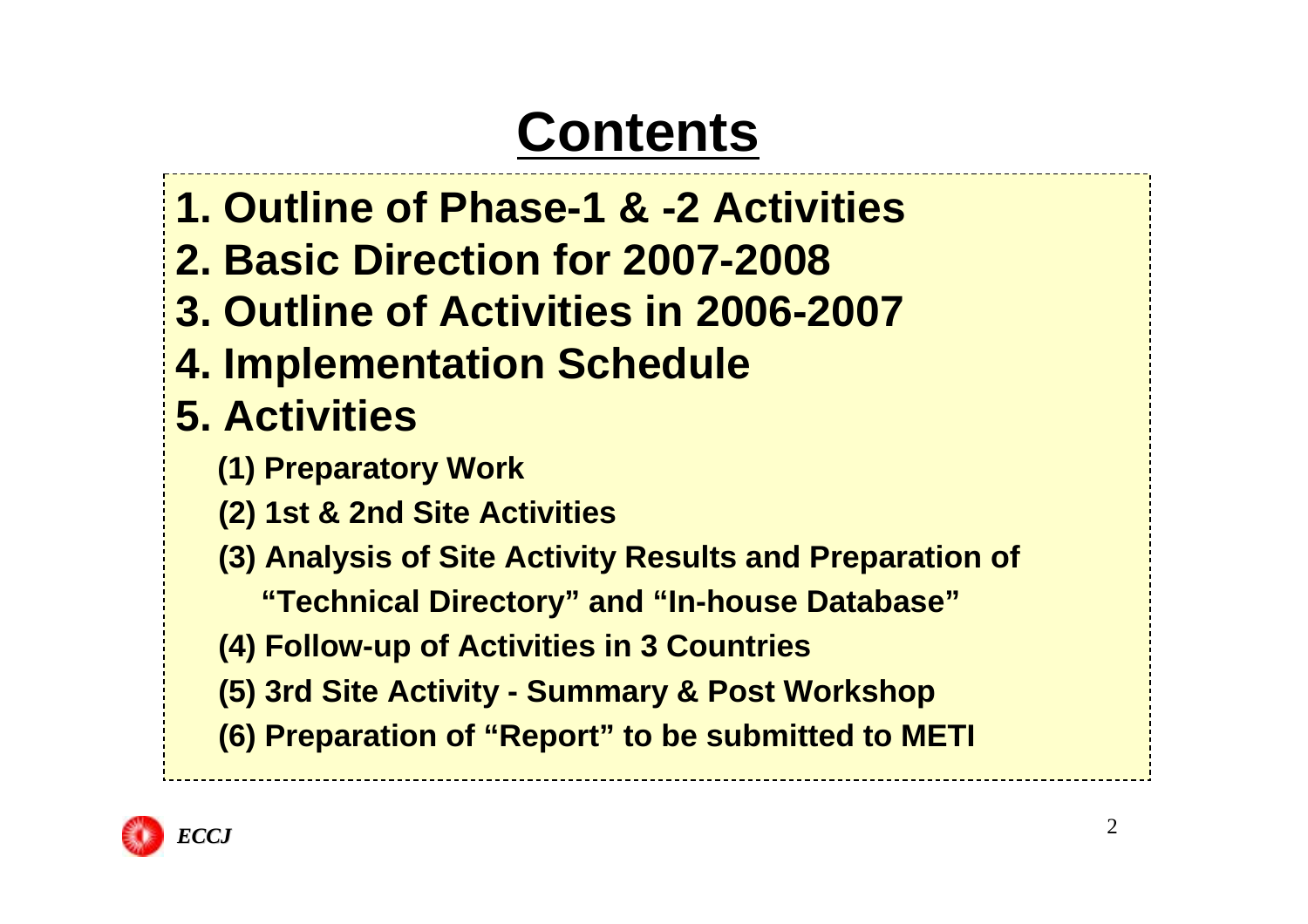## **1. Outline of Phase-1 & -2 Activities**

| <b>Country</b><br><b>Industry</b>         | <b>Brunei</b> |              | Cambodia Indonesia | <b>Lao PDR</b>               |         |                   | Malaysia Myanmar Philippine Singapore Thailand                                                                                            |                               |                                     | <b>Vietnam</b> |
|-------------------------------------------|---------------|--------------|--------------------|------------------------------|---------|-------------------|-------------------------------------------------------------------------------------------------------------------------------------------|-------------------------------|-------------------------------------|----------------|
| 1. Country Condition                      |               |              |                    |                              |         |                   |                                                                                                                                           |                               |                                     |                |
| - Area ( $km2$ )                          | 5,765         | 181,000      | 1,890,000          | 240,000                      | 330,000 | 680,000           | 299,404                                                                                                                                   | 699                           | 514,000                             | 329,241        |
| - Population (x103)                       | 350/'03       |              |                    |                              |         |                   | 13,500/'02 <sup>'</sup> 215,000/'00 <mark>'5,609/'05<sup>'</sup>25,580/'04'</mark> 52,170/'02'81,500/'03'4,240/'04'61,970/'04'82,060/'04' |                               |                                     |                |
| - GDP(US\$) per capita 13,418/'03 291/'02 |               |              | 954/'03            | 402/'03-04 4,372/'04 180/'03 |         |                   |                                                                                                                                           |                               | $1,050/03$ 25,191/04 2,236/03       | 483/04         |
| 2. Industry & Time of Energy Audit        |               |              |                    |                              |         |                   |                                                                                                                                           |                               |                                     |                |
| (1) Cement                                | 2000<br>2005  |              |                    | Oct. 2006                    |         | Nov. 2006         |                                                                                                                                           |                               |                                     |                |
| (2) Textile                               |               |              |                    |                              | 2000    |                   |                                                                                                                                           |                               |                                     |                |
| (3) Pulp / Paper                          |               |              | 2001<br>2005       |                              |         |                   |                                                                                                                                           |                               |                                     |                |
| (4) Oil Refining                          |               |              |                    |                              |         | 2001<br>Nov. 2006 |                                                                                                                                           |                               |                                     |                |
| $(5)$ Ceramics /<br>Porcelain             |               |              |                    |                              |         |                   |                                                                                                                                           |                               |                                     | 2001           |
| (6) Hydropower                            |               |              |                    | 2001                         |         |                   |                                                                                                                                           |                               |                                     |                |
| (7) Garment                               |               | 2002<br>2005 |                    |                              |         |                   |                                                                                                                                           |                               |                                     |                |
| (8) Iron & Steel                          |               |              |                    |                              |         |                   | 2002<br>2005                                                                                                                              |                               | Nov. 2006                           |                |
| $(9)$ Food                                |               |              |                    |                              |         |                   |                                                                                                                                           | 2003<br>N. 24 28<br>$J.12$ 15 |                                     |                |
| (10) Chemical<br>(Caustic Soda)           |               |              |                    |                              |         |                   |                                                                                                                                           |                               | 2003<br>D. 1 5, 03<br>$J. 6$ 9, '04 |                |

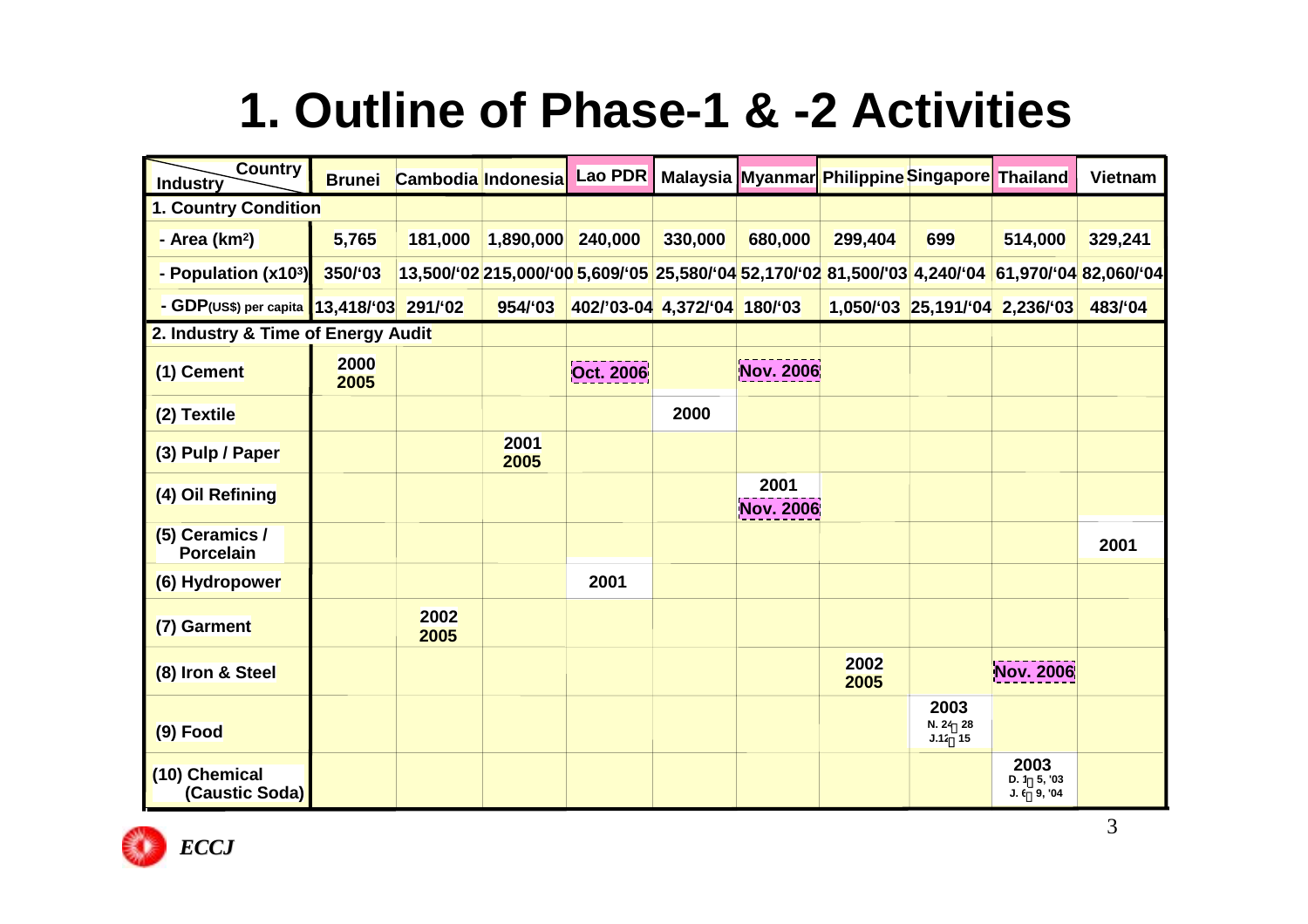## **2. Basic Direction for 2007-2008**

#### **1. Enhanced OJT**

- **Well-organized Local (ASEAN) Team for Energy Audit & Workshop**
- **Well-prepared Activity (Required Data for Survey, etc)**
- **2. Effort to Understand Basic Knowledge on Industrial Processes**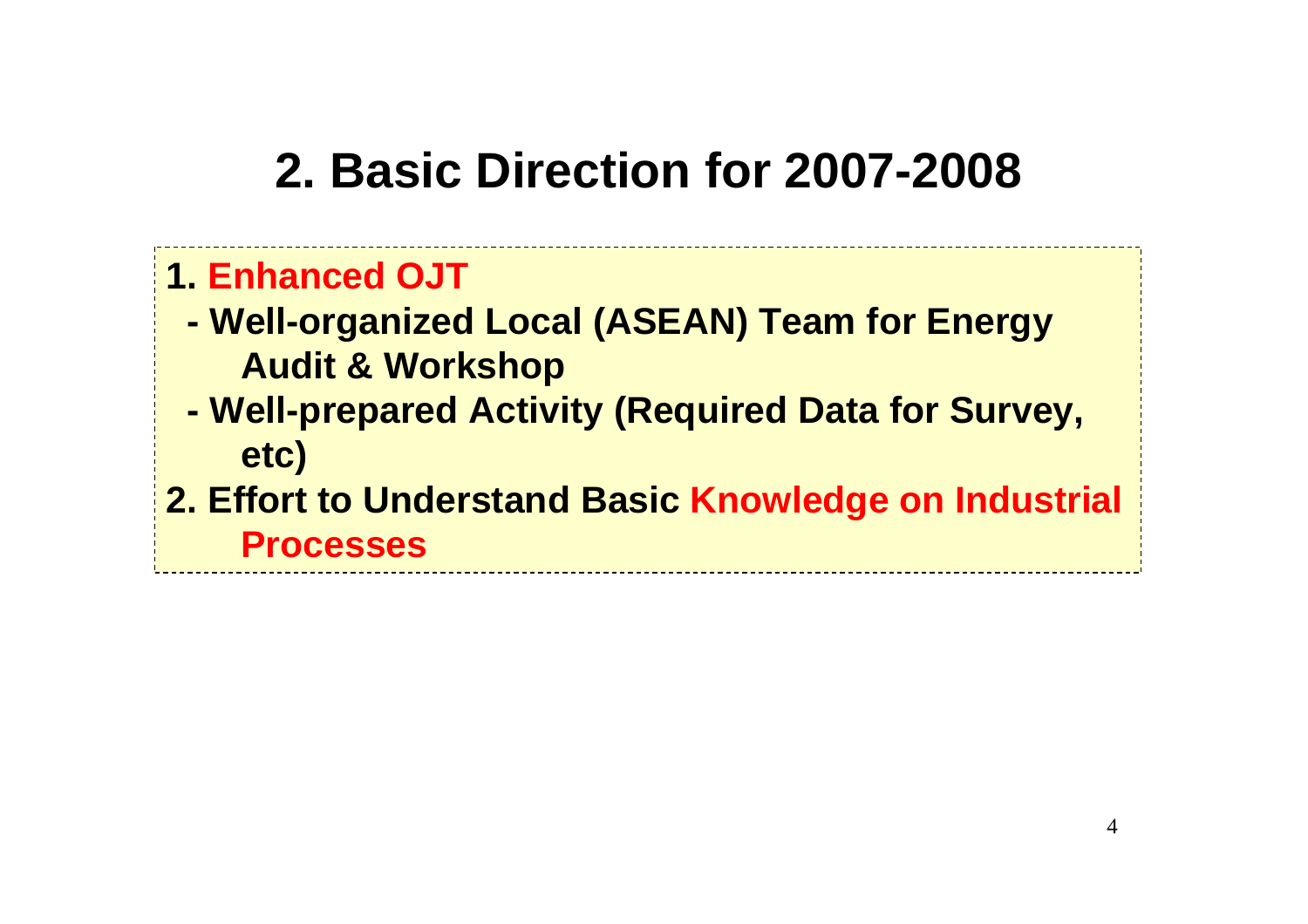## **3. Outline of Main Activities in FY2007**

- **1. Follow-up survey / Energy Audit / Workshop under Enhanced OJT at 3 Countries (max):**
	- **(Purpose) Enhanced implementation & dissemination of improvements** 
		- **Country A Industry 1 Country B** - **Industry 2 Country C - Industry 3** 
			-
			-
	- **- As a rule, one country one industry. Audit place should be conveniently within or near the capital city for saving of time.**
	- **- Industry is to be proposed, but preferably selected from rather light industry, for example, textile, food, ceramics and plastics.**
- **2. Preparation of "Technical Directory for major industry" (Joint activity with ACE)**
	- **- Successful cases resulted from PROMEEC activities should be registered.**
	- **- Revise web-page so that readers can access more easily to the subjects.**
- **3. Discussion and study to develop In-house Database including Benchmark / Guideline for individual industries**
	- **- Strengthen PR activity on every opportunity so as to make industry recognize a significance of DB/BM/GL**

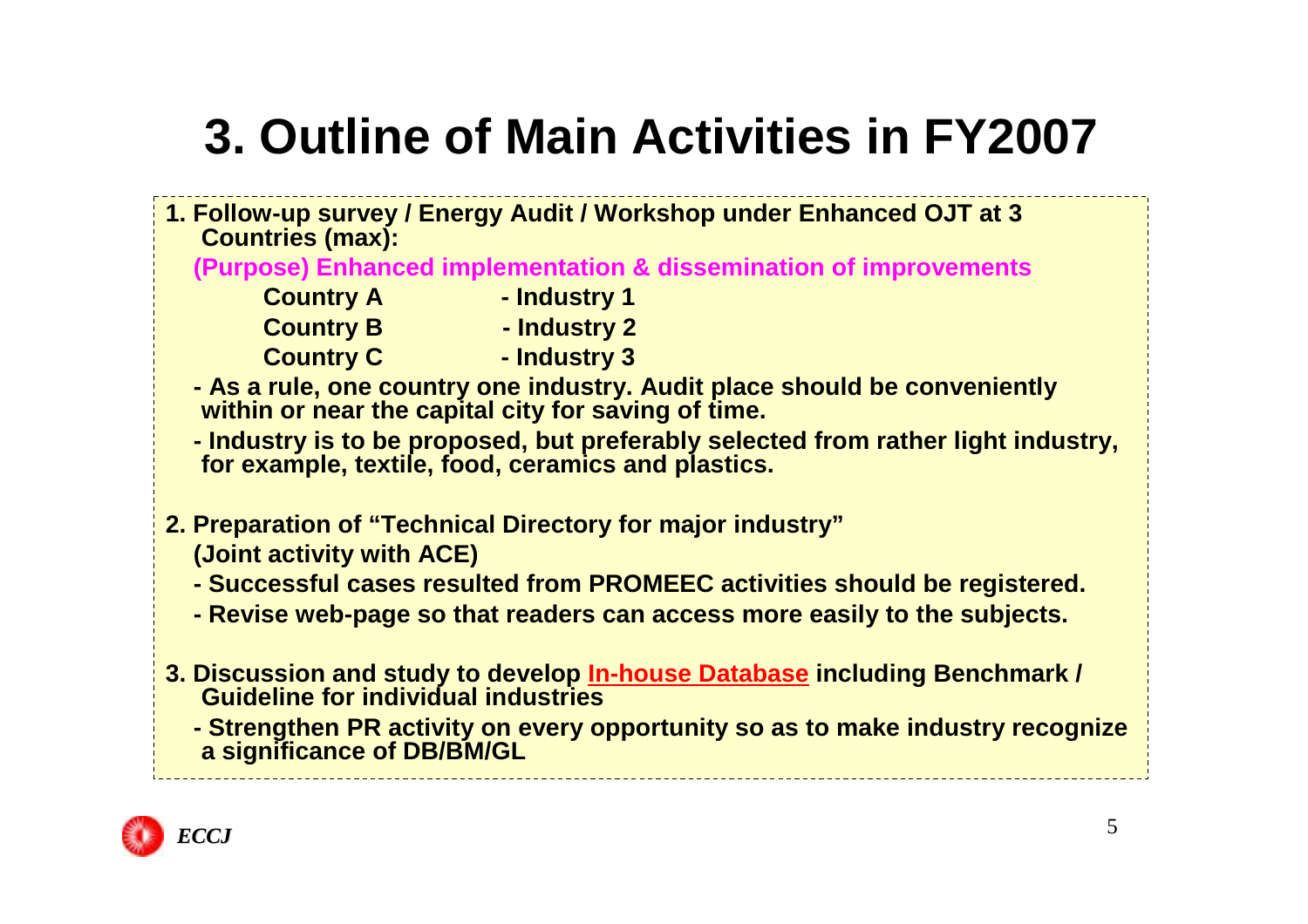## **4. Implementation Schedule (Plan)**

| PROMEEC (Industry) for 2007-2008: Basic Implementation Plan |                                                                                                             |                                              |   |      |                      |  |  |   |  |  |                |  |  |                      |                    |  |    |    |  |    |                 |   |  |  |                      |  |  |   |
|-------------------------------------------------------------|-------------------------------------------------------------------------------------------------------------|----------------------------------------------|---|------|----------------------|--|--|---|--|--|----------------|--|--|----------------------|--------------------|--|----|----|--|----|-----------------|---|--|--|----------------------|--|--|---|
|                                                             |                                                                                                             | - Implementation Schedule -<br>(Preliminary) |   |      |                      |  |  |   |  |  |                |  |  |                      |                    |  |    |    |  |    |                 |   |  |  |                      |  |  |   |
|                                                             |                                                                                                             |                                              |   |      |                      |  |  |   |  |  |                |  |  |                      |                    |  |    |    |  |    | <b>ECCJ</b>     |   |  |  |                      |  |  |   |
|                                                             |                                                                                                             |                                              |   |      |                      |  |  |   |  |  |                |  |  |                      |                    |  |    |    |  |    |                 |   |  |  | February 27-28, 2007 |  |  |   |
|                                                             | Year                                                                                                        |                                              |   | 2007 |                      |  |  |   |  |  |                |  |  |                      | 2008               |  |    |    |  |    |                 |   |  |  |                      |  |  |   |
|                                                             | <b>Month</b><br><b>Activities</b>                                                                           |                                              | 4 |      | 5                    |  |  | 6 |  |  | $\overline{7}$ |  |  | 8                    | $\boldsymbol{9}$   |  | 10 | 11 |  | 12 |                 | 1 |  |  | $\mathbf{2}$         |  |  | 3 |
| (1)                                                         | <b>Inception Workshop</b><br><b>Preparation of Detailed</b><br><b>Implementation Plan &amp; Preparation</b> |                                              |   |      | <b>Inception W/S</b> |  |  |   |  |  |                |  |  |                      |                    |  |    |    |  |    |                 |   |  |  |                      |  |  |   |
| (2)                                                         | 1st Site Activity (Follow-up Survey<br>& Workshop (2 Countries))                                            |                                              |   |      |                      |  |  |   |  |  |                |  |  | <b>Two Countries</b> |                    |  |    |    |  |    |                 |   |  |  |                      |  |  |   |
| (3)                                                         | <b>Results / Preparation for 2nd Site</b>                                                                   |                                              |   |      |                      |  |  |   |  |  |                |  |  |                      |                    |  |    |    |  |    |                 |   |  |  |                      |  |  |   |
| (4)                                                         | 2nd Site Activity (Follow-up Survey<br>& Workshop (1 Country))                                              |                                              |   |      |                      |  |  |   |  |  |                |  |  |                      | <b>One Country</b> |  |    |    |  |    |                 |   |  |  |                      |  |  |   |
| (5)                                                         | <b>Analyses of 2nd Site Activity</b><br><b>Results / Preparation for 3rd Site</b><br><b>Activity</b>        |                                              |   |      |                      |  |  |   |  |  |                |  |  |                      |                    |  |    |    |  |    |                 |   |  |  |                      |  |  |   |
| (6)                                                         | 3rd Site Activity (S & P-Workshop),<br>TD dissemination & DB/BM/GL<br>formulation)                          |                                              |   |      |                      |  |  |   |  |  |                |  |  |                      |                    |  |    |    |  |    | <b>Post W/S</b> |   |  |  |                      |  |  |   |
| (7)                                                         | <b>Report Writing</b>                                                                                       |                                              |   |      |                      |  |  |   |  |  |                |  |  |                      |                    |  |    |    |  |    |                 |   |  |  |                      |  |  |   |

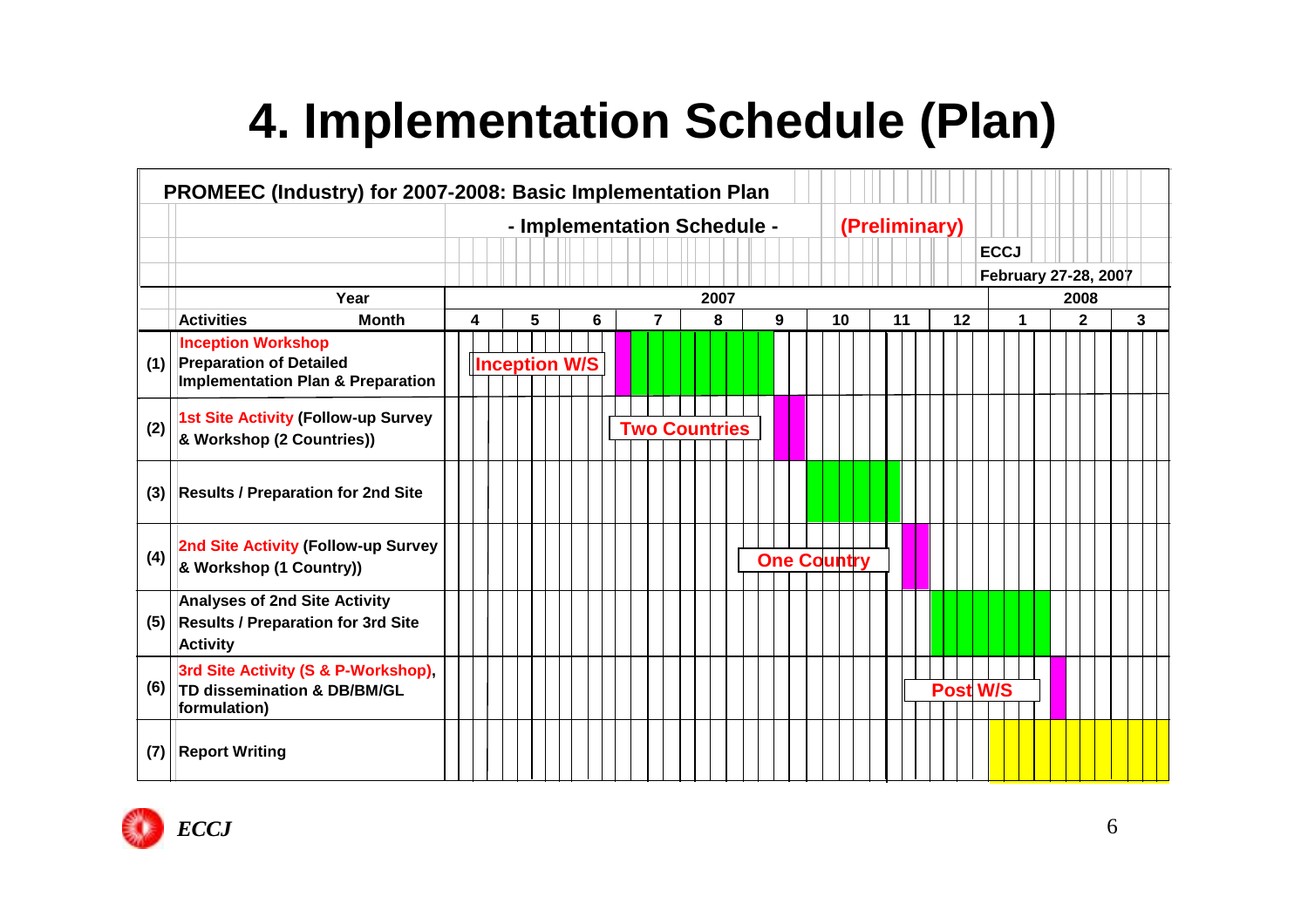# **5. Activities (1/5)**

**(1) Preparatory Work**

#### **ACE : - Development of Detailed Implementation Plan**

- **+ASEAN - Arrangement / Preparation for Site Activity** 
	- **a. Factory appointment :** 
		- **Ahead of time! (at least two month)**
	- **b. Organization of Audit Team Team members should be more than 5 persons, and**
		- **nominate the leader and define each member's role.**
	- **- Preparation for Seminar-Workshop Venue Arrangement, Participant Recruiting & Presentation Documents, etc.**
	- **- Check of previous activity report and its delivery to audit team**
	- **- Audit team members : Self study and prepare actively (especially process principle)**
	- **- Questionnaire Delivery and Collection of Answers (submission of proper answer within defined time)**

**ECCJ: - Preparation of Questionnaire, Required Data/ and Information, etc. (simplify questions)**

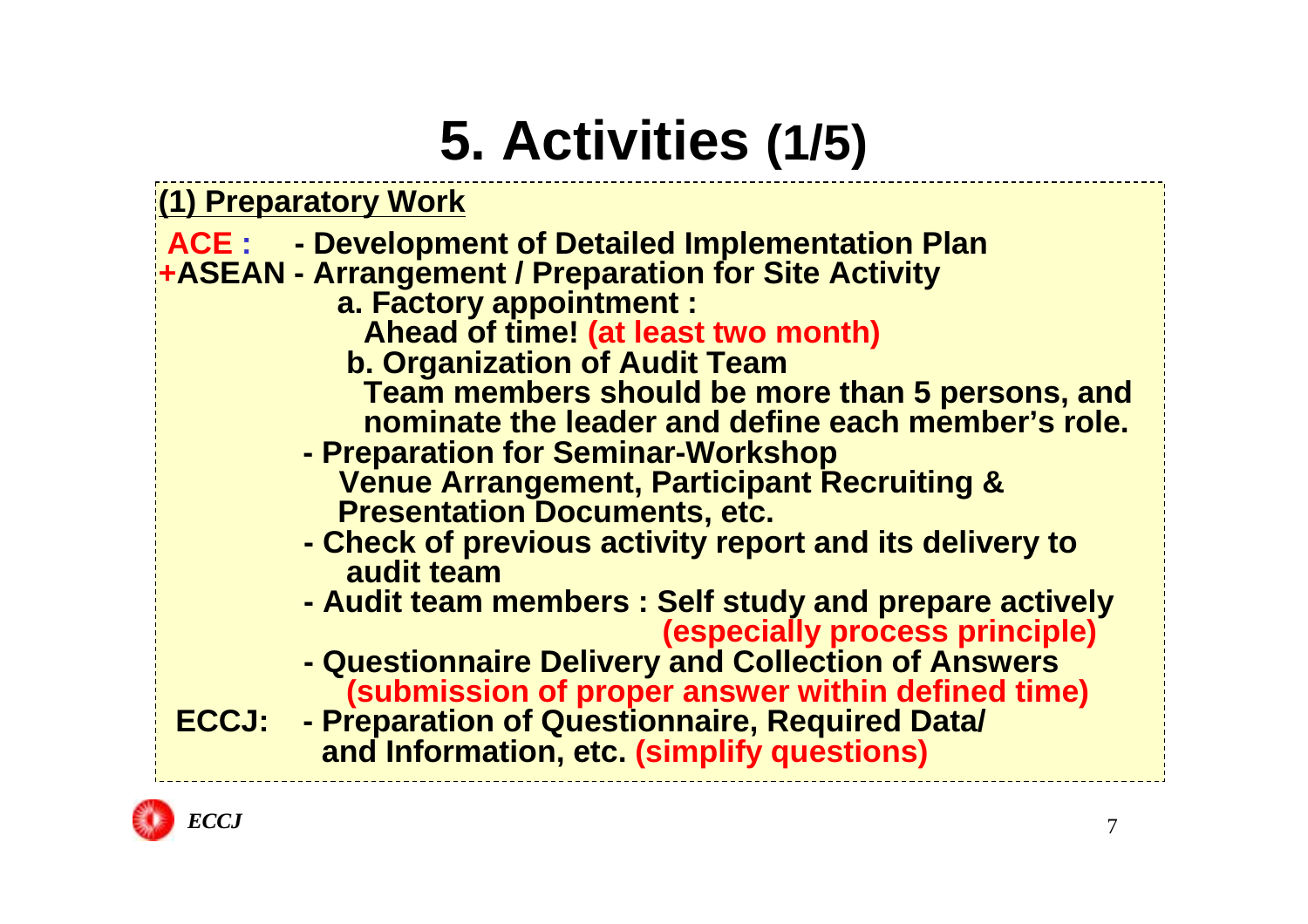# **Activities (2/5)**

#### **(2) 1st & 2nd Site Activities: 1 week activity per country**

**1) Audit Survey: Follow up : max 2 factories/country (new audit : 1 factory/country)**

**Purpose: Survey on the actual status of implementation for the improvement items recommended by ECCJ**

- **- Factory(ies) audited in the PROMEEC Project (Must)**
- **- Factory(ies) where EE&C technologies and practices are realized and can show successful results**

**All audits should be done by "Audit team of host country", and ECCJ will support their activities.** 

**Document preparation for presentation by audit team or factory audited.**

> **ECCJ Team: 2~3 members at each time (Leader + Technical experts)**

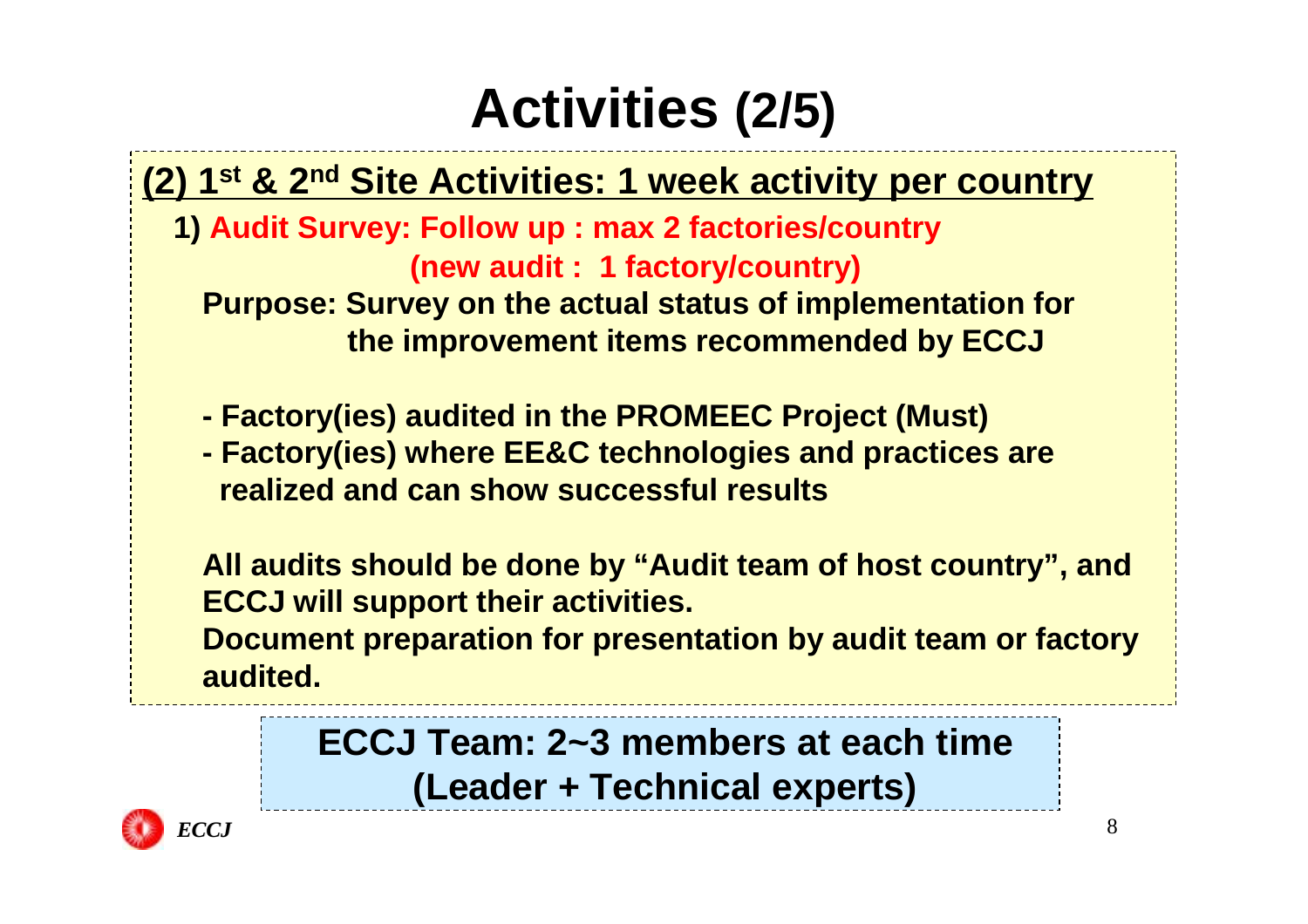# **Activities (3/5)**

#### **2) Seminar-Workshop: 1 day (5th working day) at each country**

- **- Confirmation of the results of above Follow-up Survey**
- **- Presentations of activities to implement/disseminate the recommendations (2~3 presentations by host country and one each by invited 3 other countries on 3 other industries) (PPT documents written in English are desirable.)**
- **- Discussion of Barriers and Measures for dissemination of recommended technologies and practice**
- **- Discussion of Development of "Technical Directory" (Contents and work assignment, etc.) and "In-house DB, BM, GL"**
	- **- Participant list preparation!**

**(3) Analysis of Site Activity Results and Additional Preparation of "Technical Directory": 3 Countries and ECCJ**

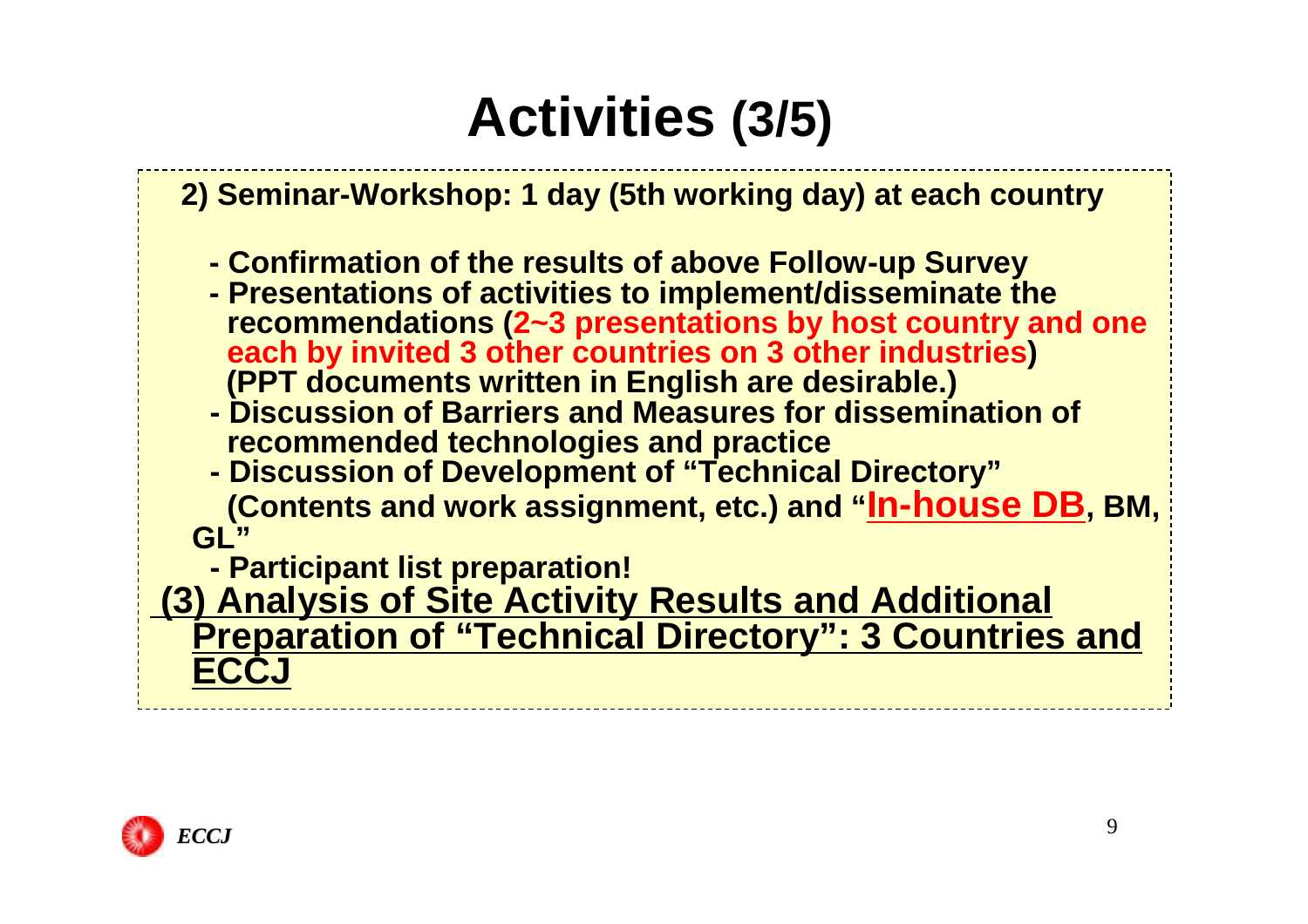### **In-house Database**



**Knowledge on Process Principles is Required**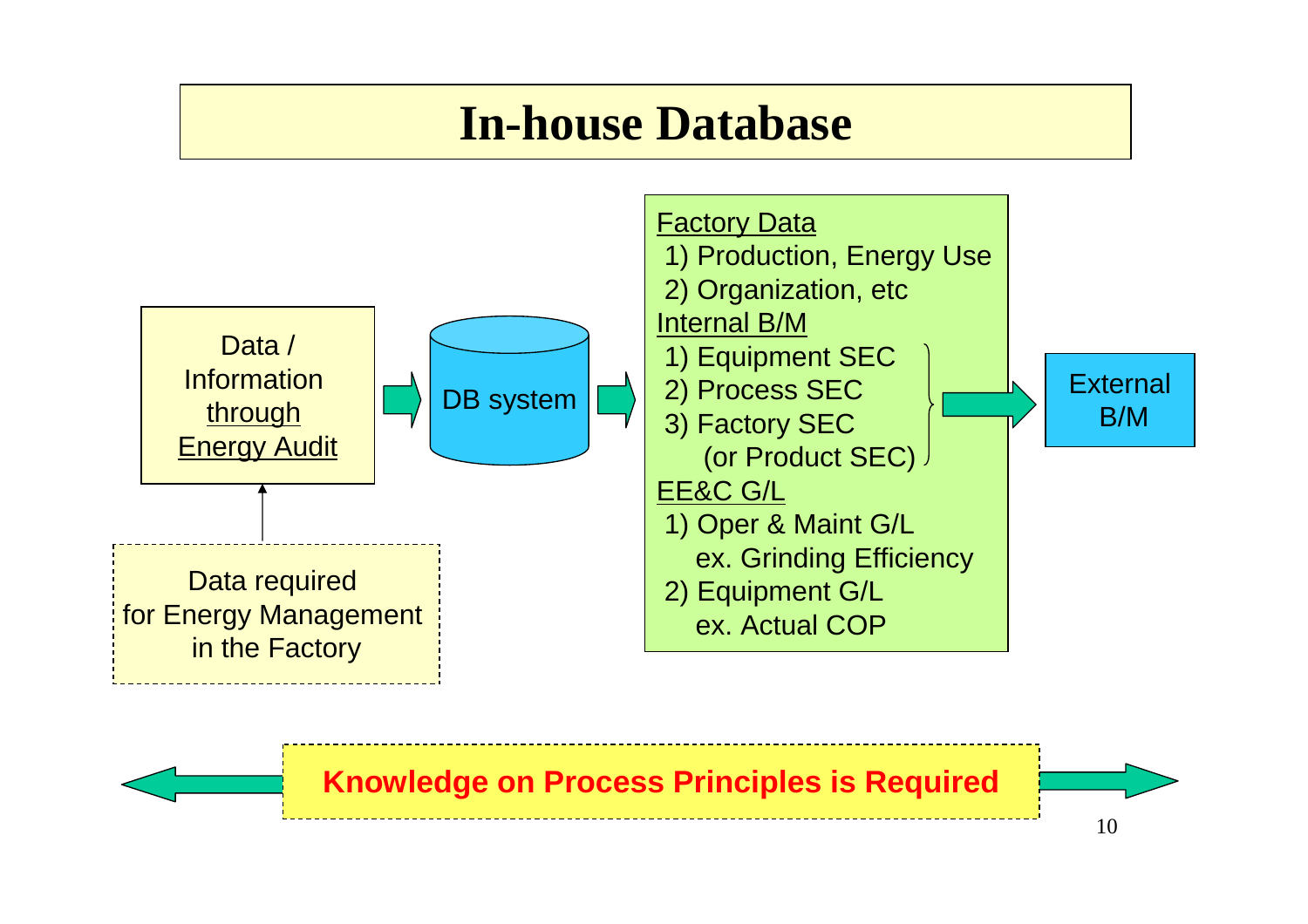#### **Ceramic** -**Brick**



#### Base unit for energy balance : ton of brick

|         |                   |             | Preparation | Formation             |       | Firing |        | Package |
|---------|-------------------|-------------|-------------|-----------------------|-------|--------|--------|---------|
|         |                   | Crush/Grind | Screen      | Extrude/Plastic/Press | Dryer | Kiln   | Cooler | Package |
| Feed    | Clay              |             |             |                       |       |        |        |         |
|         | Shale             |             |             |                       |       |        |        |         |
| Product | <b>Brick</b>      |             |             |                       |       |        |        |         |
| Energy  | Fuel (toe)        |             |             |                       |       |        |        |         |
|         | Steam (toe)       |             |             |                       |       |        |        |         |
|         | Elec $(10^3$ kwh) |             |             |                       |       |        |        | 11      |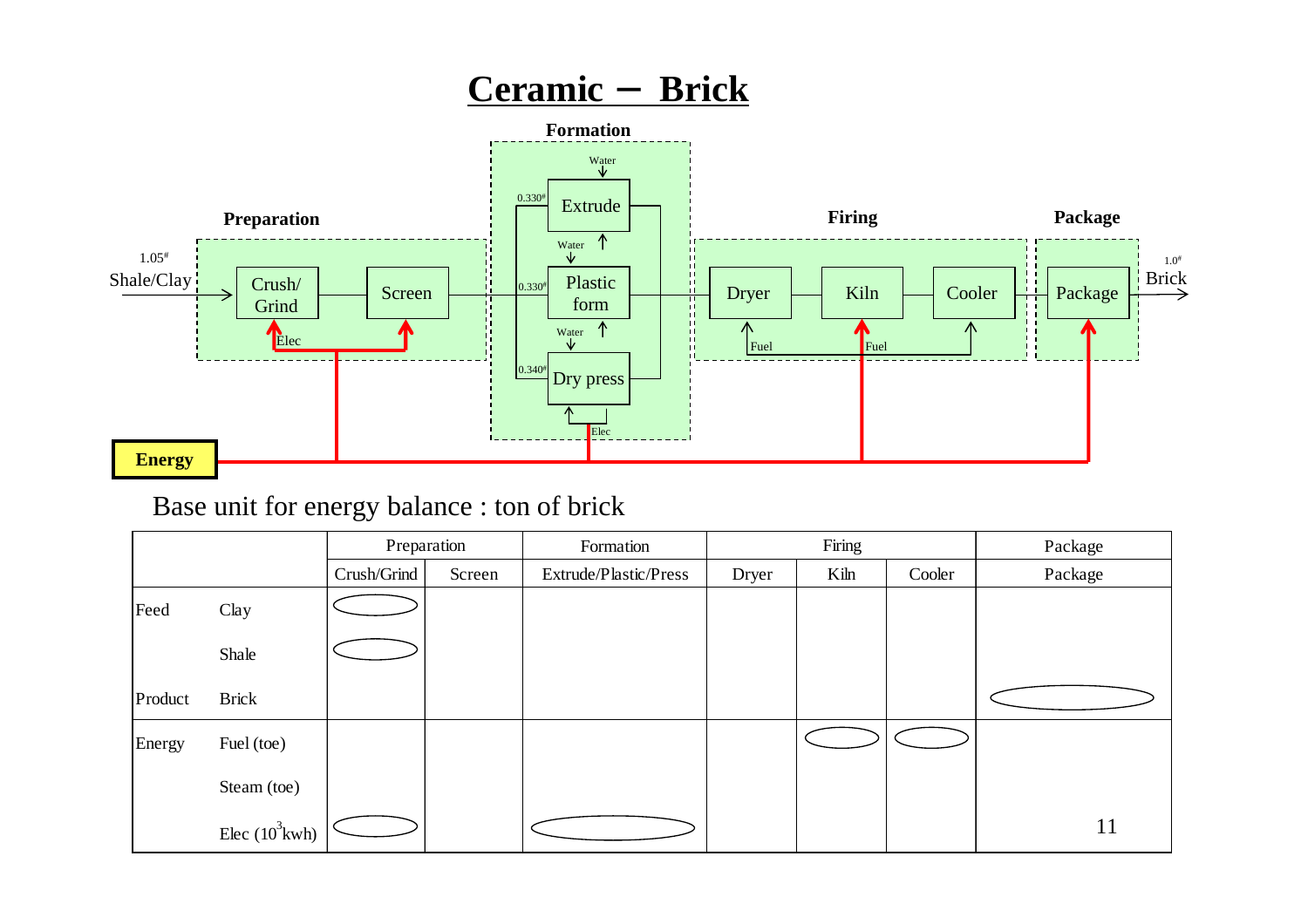# **Activities (4/5)**

#### **(4) Follow-up of Activity in 3 Countries**

- **- Advice on EE&C implementation and dissemination**
- **- Reviewing of "Technical Directory"**

#### **(5) 3rd Site Activity**

**1) Summary Workshop: Half day for Industry**

**Participants from all the ASEAN countries and ECCJ at 1 country**

- **- Presentation of Summary of Local Activities: Results of Follow-up Surveys at 3 Countries and status of implementation & dissemination, etc. (ECCJ)**
- **- Discussion of Possible Measures for smooth dissemination of recommended technologies and practice**
- **- Presentation of prepared "Technical Directory" and "In-house DB, BM,**
	- **GL" (AESAN 3 Countries)**
	- **- Presentation and discussion of future plan (ECCJ)**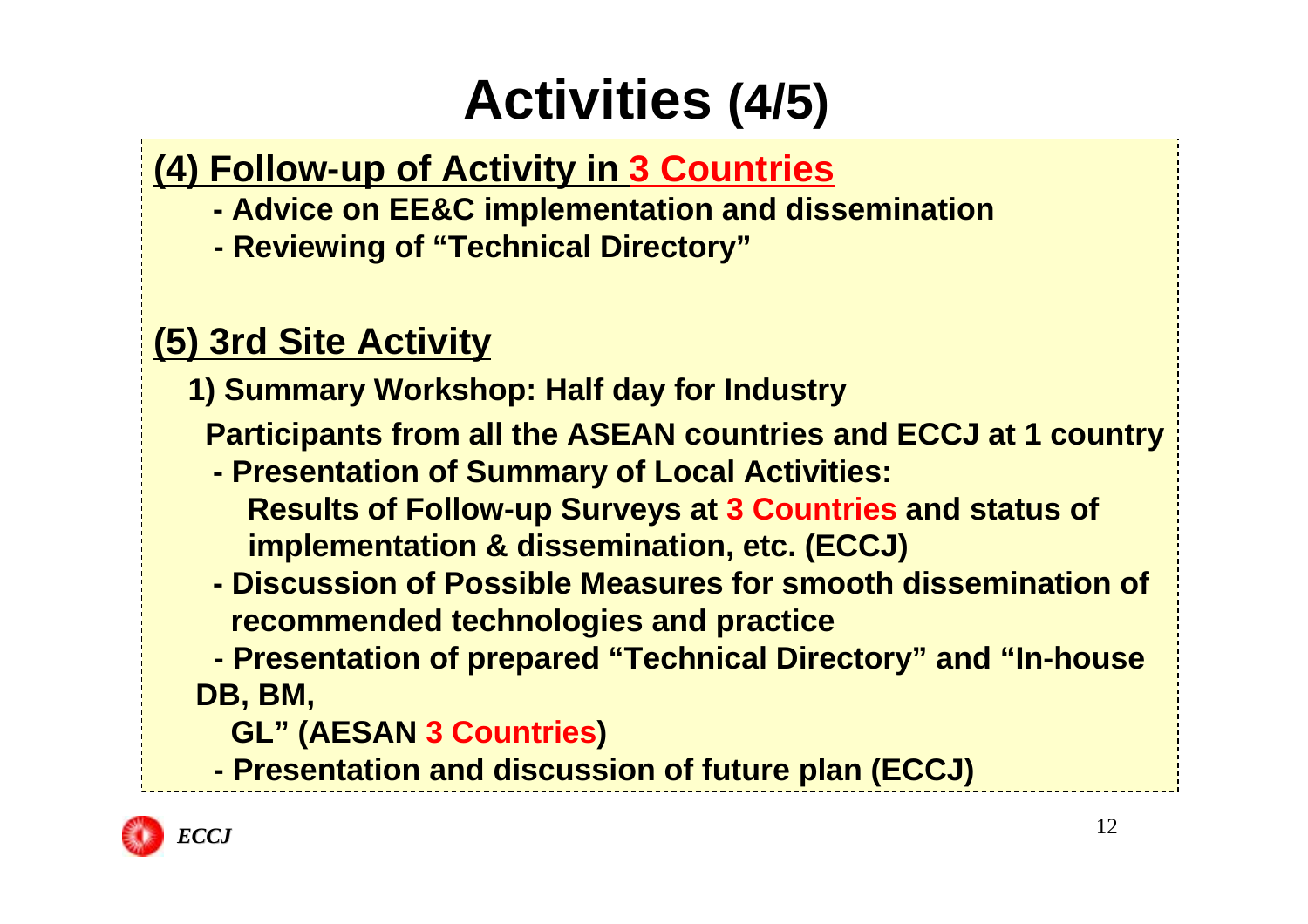# **Activities (5/5)**

- **2) Post Workshop: Following day of Summary Workshop & Half day Participants from all the ASEAN countries and ECCJ**
	- **- Explanation/Confirmation of results of project activities and achievement (ECCJ)**
	- **- Confirmation of future plan**

#### **(6) Preparation of "Report" to be submitted to METI (ECCJ)**

**After translation in English, this report will be sent to ACE, then to ASEAN countries.**